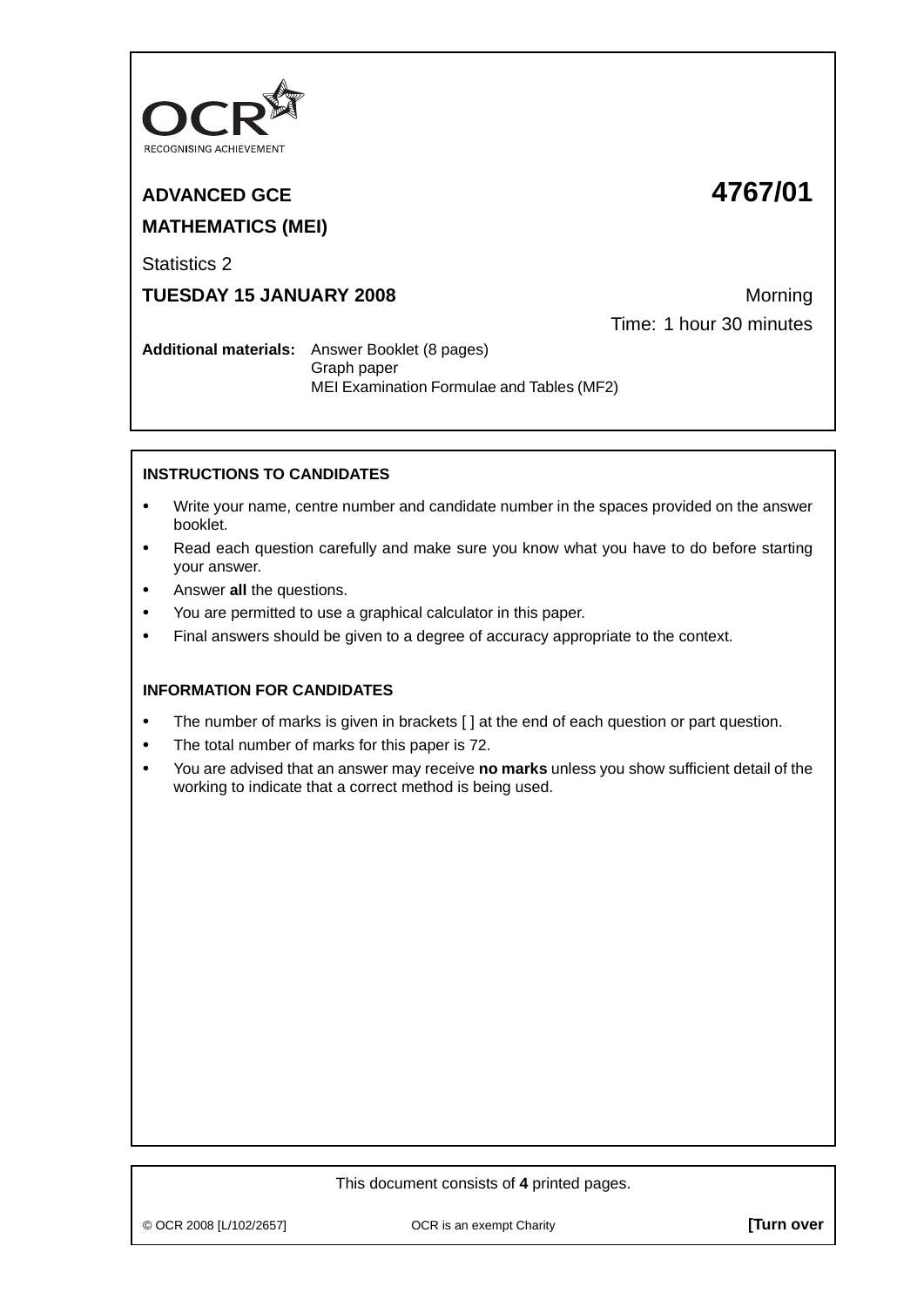**1** A biology student is carrying out an experiment to study the effect of a hormone on the growth of plant shoots. The student applies the hormone at various concentrations to a random sample of twelve shoots and measures the growth of each shoot. The data are illustrated on the scatter diagram below, together with the summary statistics for these data. The variables  $x$  and  $y$ , measured in suitable units, represent concentration and growth respectively.



*n* = 12, Σ*x* = 30, Σ*y* = 967.6, Σ*x*<sup>2</sup> = 90, Σ*y*<sup>2</sup> = 78 926, Σ*xy* = 2530.3.

- **(i)** State which of the two variables *x* and *y* is the independent variable and which is the dependent variable. Briefly explain your answers. [3]
- **(ii)** Calculate the equation of the regression line of *y* on *x*. [5]
- **(iii)** Use the equation of the regression line to calculate estimates of shoot growth for concentrations of
	- (*A*) 1.2,
	- (*B*) 4.3.

Comment on the reliability of each of these estimates. [4]

- **(iv)** Calculate the value of the residual for the data point where  $x = 3$  and  $y = 80$ . [3]
- (v) In further experiments, the student finds that using concentration  $x = 6$  results in shoot growths of around  $y = 20$ . In the light of all the available information, what can be said about the relationship between x and y? between  $x$  and  $y$ ?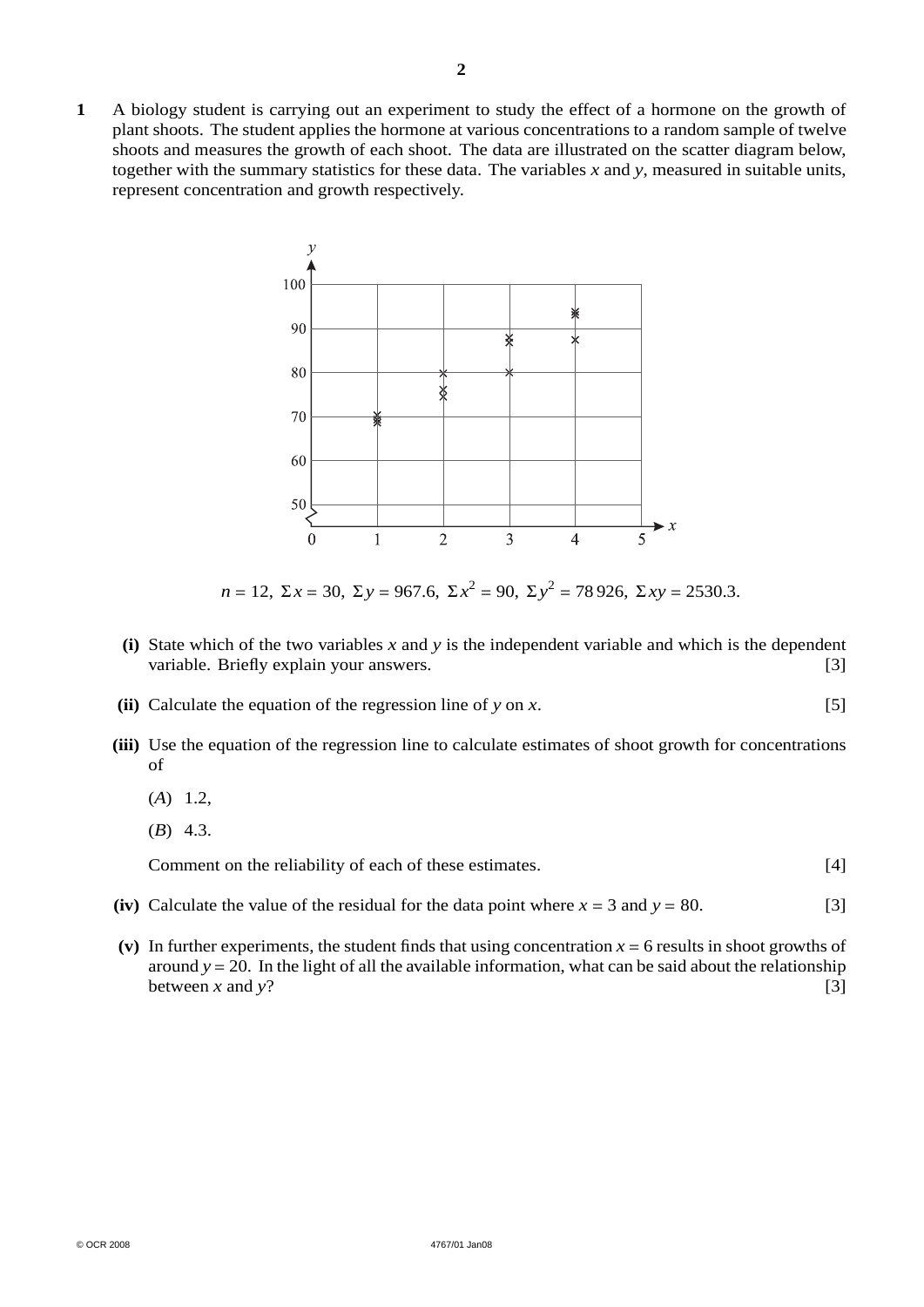- **2** A large hotel has 90 bedrooms. Sometimes a guest makes a booking for a room, but then does not arrive. This is called a 'no-show'. On average 10% of bookings are no-shows. The hotel manager accepts up to 94 bookings before saying that the hotel is full. If at least 4 of these bookings are no-shows then there will be enough rooms for all of the guests. 94 bookings have been made for each night in August. You should assume that all bookings are independent.
	- **(i)** State the distribution of the number of no-shows on one night in August. [2]
	- **(ii)** State the conditions under which the use of a Poisson distribution is appropriate as an approximation to a binomial distribution. [2]
	- **(iii)** Use a Poisson approximating distribution to find the probability that, on one night in August,
		- (*A*) there are exactly 4 no-shows,
		- (*B*) there are enough rooms for all of the guests who do arrive. [5]
	- **(iv)** Find the probability that, on all of the 31 nights in August, there are enough rooms for all of the guests who arrive. [2]
	- (v) (A) In August there are  $31 \times 94 = 2914$  bookings altogether. State the exact distribution of the total number of no-shows during August. [2] total number of no-shows during August.
		- (*B*) Use a suitable approximating distribution to find the probability that there are at most 300 no-shows altogether during August. [5]
- **3** In a large population, the diastolic blood pressure (DBP) of 5-year-old children is Normally distributed with mean 56 and standard deviation 6.5.
	- **(i)** Find the probability that the DBP of a randomly selected 5-year-old child is between 52.5 and  $57.5.$  [4]

The DBP of young adults is Normally distributed with mean 68 and standard deviation 10.

- **(ii)** A 5-year-old child and a young adult are selected at random. Find the probability that the DBP of one of them is over  $62$  and the other is under  $62$ . [5]
- **(iii)** Sketch both distributions on a single diagram. [4]
- **(iv)** For another age group, the DBP is Normally distributed with mean 82. The DBP of 12% of people in this age group is below 62. Find the standard deviation for this age group. [4]

#### **[Question 4 is printed overleaf.]**